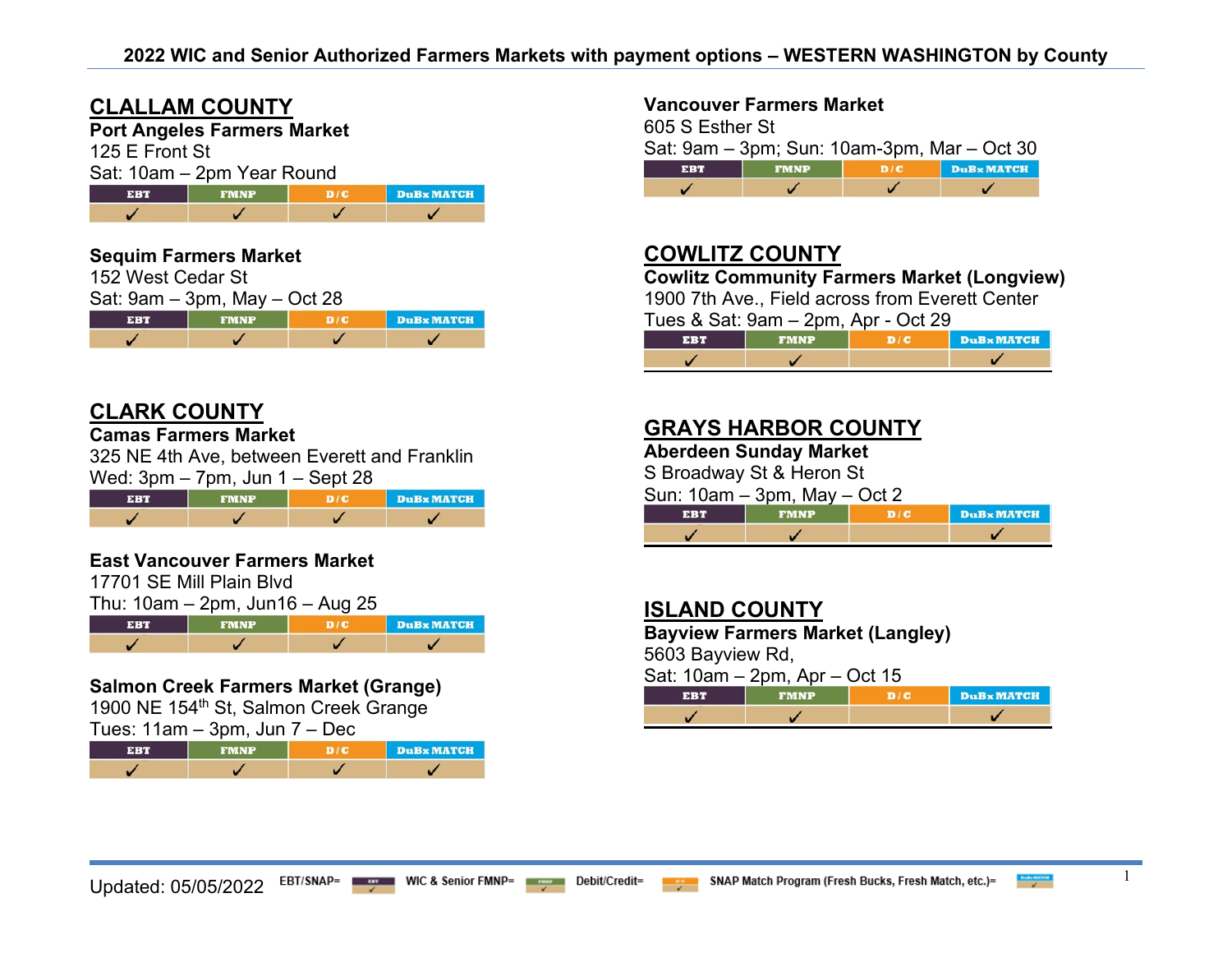#### **Coupeville Farmers Market**

788 NW Alexander St, Community Green Sat: 10am – 2pm, Apr – Oct 15



### **South Whidbey Tilth Farmers Market**

| 2812 Thompson Rd |                                    |     |                  |
|------------------|------------------------------------|-----|------------------|
|                  | Sun: $11am - 3pm$ , May $-$ Oct 16 |     |                  |
| <b>EBT</b>       | <b>FMNP</b>                        | D/C | <b>DuB</b> MATCH |
|                  |                                    |     |                  |

## **Whidbey Farmers Market**

| 1600 SW Beeksma Dr |                                     |     |                  |
|--------------------|-------------------------------------|-----|------------------|
|                    | Sun: $11am - 3pm$ , May $-$ Sept 25 |     |                  |
| <b>EBT</b>         | <b>FMNP</b>                         | DIC | <b>DuB</b> MATCH |
|                    |                                     |     |                  |

# **JEFFERSON COUNTY**

## **Chimacum Farmers Market**

9122 Rhody Dr.

|            | Sun: 10am – 1pm, Jun 5 – Oct 30 |                 |         |
|------------|---------------------------------|-----------------|---------|
| <b>EBT</b> | <b>FMNP</b>                     | <b>THE REAL</b> | DuBx MA |
|            |                                 |                 |         |

## **Port Townsend Farmers Market (Saturday)**

600 Block Tyler St, between Lawrence and Clay  $S$ un: 9am – 2pm, Apr – Dec

|     | $2\pi$ $\sigma$ $\sigma$ $\sigma$ $\sigma$ $\sigma$ |  |            |
|-----|-----------------------------------------------------|--|------------|
| FRT | <b>FMNP</b>                                         |  | DuBx MATCH |
|     |                                                     |  |            |

# **KING COUNTY**

**Auburn International Farmers Market** 1140 Auburn Way S, (Les Gove Park)

Sun: 10am – 3pm, Jun 5 – Sept 18

| <b>ERIT BEE</b> | DuBx MATCH |
|-----------------|------------|
|                 |            |

#### **Ballard Farmers Market**

5315 22nd Ave NW

Sun: 9am – 2pm, Year round

| --- | FMNP | <b>DuBx MATCH</b> |
|-----|------|-------------------|
|     |      |                   |

### **Bellevue Farmers Market**

1717 Bellevue Way NE, Bellevue Presbyterian Church Thu:  $3pm - 7pm$ . May  $-$  Oct 6

|  | <b>DuBx MATCH</b> |
|--|-------------------|
|  |                   |

## **Burien Farmers Market**

480 SW 152nd St, 5th SW and 152nd St

Thu: 10am – 6pm, Year round

| 31 : 4 s | <b>FMNP</b> | DuBx MATCH |
|----------|-------------|------------|
|          |             |            |

## **Capitol Hill (Broadway- Seattle)**

1701 Broadway, (E Denny Way & Broadway E)  $S$ un: 11am –  $3$ nm, Year round

| V |                  |
|---|------------------|
|   | <b>DuBxMATCH</b> |
|   |                  |

## **Carnation Farmers Market**

Stossel Ave NE & W Bird St

|    | Tue: $3pm - 7pm$ , Jun $7 - Aug$ 30 |  |
|----|-------------------------------------|--|
| вн | <b>EMNP</b>                         |  |

✓

**× MATCH**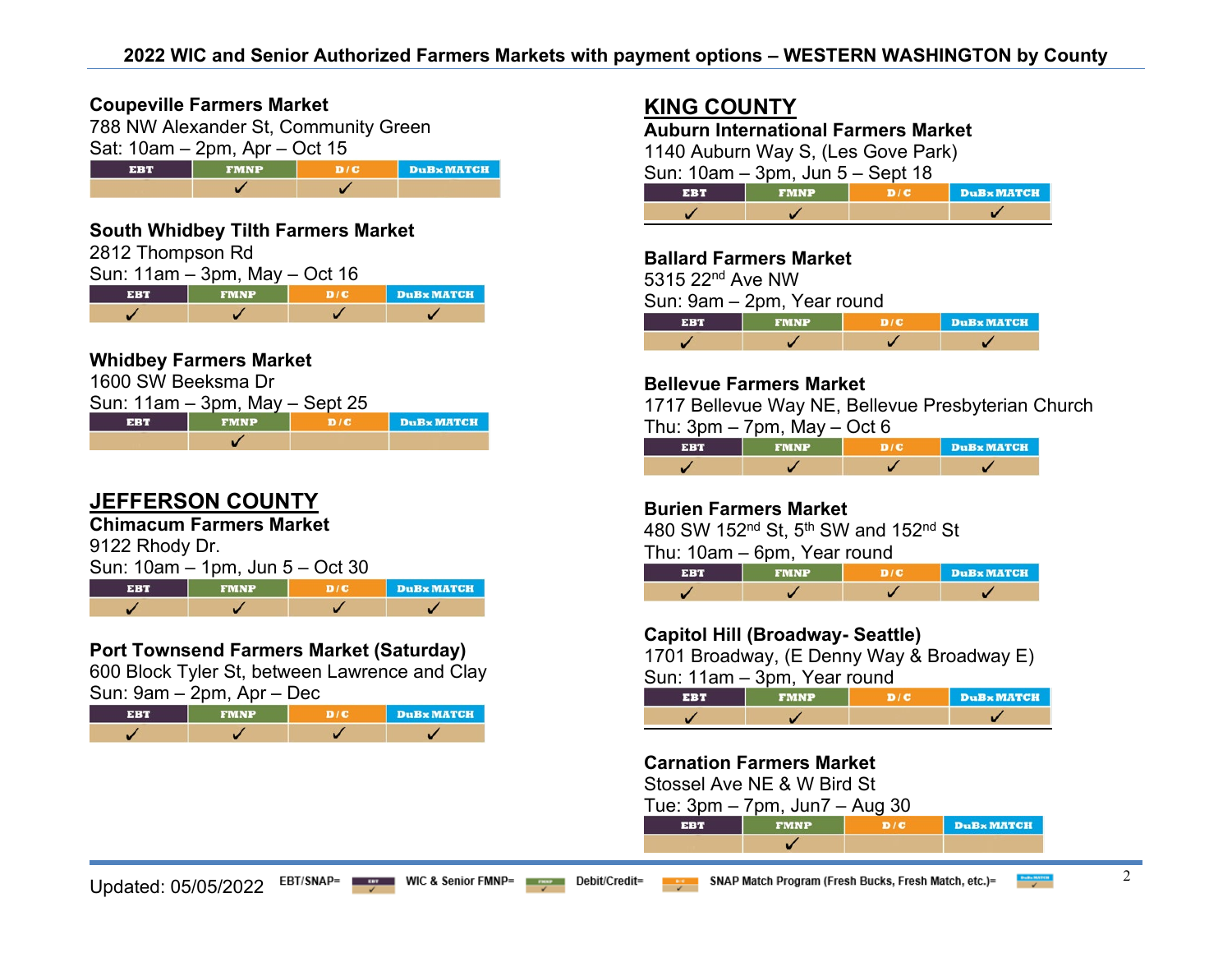## **Columbia City Farmers Market (Seattle)**

4747 36th Ave S, Columbia Park



### **Crossroads Farmers Market (Bellevue)**

15600 NE 8th St

| Tue: 12pm – 6:00pm, Jun 7 – Sept 27 |  |
|-------------------------------------|--|
|-------------------------------------|--|

| <b>EBT</b> | <b>FMNP</b> | <b>DuB</b> x MATCH |
|------------|-------------|--------------------|
|            |             |                    |

## **Delridge Farmers Market**

9421 18<sup>th</sup> Ave SW

 $2<sup>nd</sup>$  & 4<sup>th</sup> Sat of the month: 10am - 2pm, May – Oct 22

| MNE | <b>DuB</b> x MATCH |
|-----|--------------------|
|     |                    |

## **Des Moines Waterfront Farmers Market**

22307 Dock Ave S

| Sat: 9am - 2pm, Jun 4 – Sept 24 |  |            |  |
|---------------------------------|--|------------|--|
| <b>TERT</b>                     |  | DuBx MATCH |  |
|                                 |  |            |  |

## **Duvall Farmers Market**

16201 Main St NE, Taylor landing

Thu:  $3pm - 7pm$ , May  $-$  Oct 13



### **Enumclaw Plateau Farmers Market**

1600 First St

Thu:  $3pm - 7pm$ , Jun  $2 -$  Sept 29



### **Federal Way Farmers Market**

1701 S 320<sup>th</sup> St, Sears Parking Lot Sat: 9am – 3pm, May – Oct 29 **EBT FMNP DuB**x MATCH  $D/C$  $\overline{1}$  $\overline{\mathscr{L}}$  $\checkmark$ 

#### **Issaquah Farmers Market**

1730 – 10th Ave NW, Across the St. from Costco) Sat: 9am – 2pm, May – Sept 25

| <b>COT</b> | <b>FMNP</b> | <b>DuBx MATCH</b> |
|------------|-------------|-------------------|
|            |             |                   |

### **Juanita Friday Market**

9703 NE Juanita Dr, by the beach

Fri: 3pm – 7pm, Jun 3 – Sept 30

| <b>EBT</b> | <b>FMNP</b> | D/C | DuBx MATCI |
|------------|-------------|-----|------------|
|            |             |     |            |

## **Kent East Hill Farmers Market**

24604 104th Ave N

Sat: 10am – 3pm, Jun 4 – Aug 27

| $-3.344$ | <b>FMNP</b> | DuBx MATCH |
|----------|-------------|------------|
|          |             |            |

## **Kirkland Wednesday Market**

25 Lakeshore Plaza, Marina Park

Wed:  $3 \text{pm} - 7 \text{pm}$ , Jun  $1 -$  Sept 28

| <br>. .<br>. . | <br><b>DuBx MATCH</b> |
|----------------|-----------------------|
|                |                       |

#### **Lake City Farmers Market (Seattle)**

NF 125<sup>th</sup> & 28<sup>th</sup> Ave NF

| Thu: $3pm - 7pm$ , Jun $16 - Oct 6$ |  |  |
|-------------------------------------|--|--|
|                                     |  |  |

| FRT | <b>FMNP</b> | <b>DuBx MATCH</b> |
|-----|-------------|-------------------|
|     |             |                   |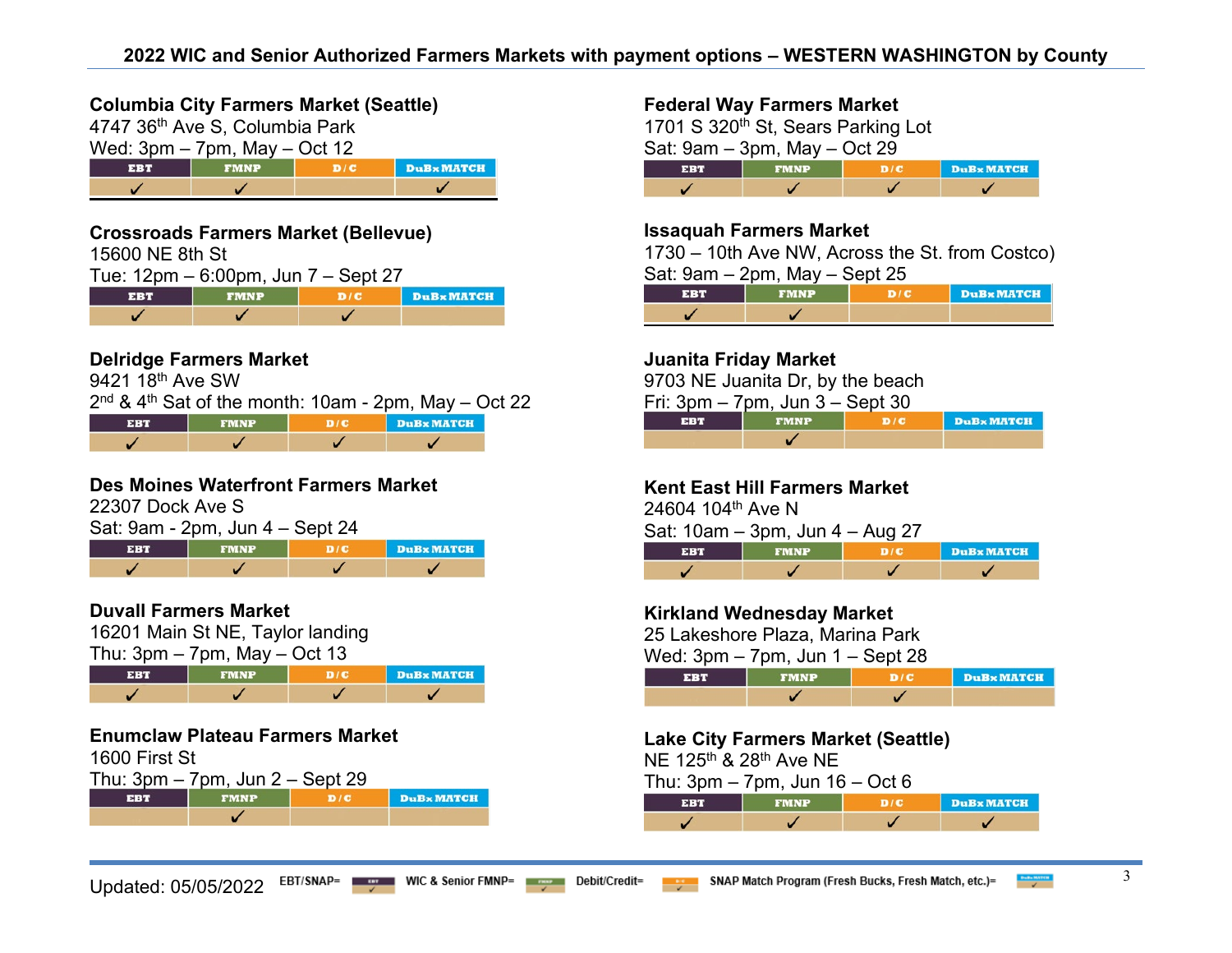## **Lake Forest Park Farmers Market**

17171 Bothell Way NE  $\frac{\text{Sun: 10am} - \text{2pm, May} - \text{Oct }16}{\text{EBT}}$ **EBT FMNP DuBxMATCH**  $\checkmark$  $\checkmark$ 

#### **Magnolia Farmers Market (Seattle)**

| 2301 33rd Ave W, (Magnolia Village)  |                                         |  |  |  |
|--------------------------------------|-----------------------------------------|--|--|--|
| Sat: $10am - 2pm$ , Jun $4 - Oct 15$ |                                         |  |  |  |
| <b>EBT</b>                           | <b>DuBx MATCH</b><br>D/C<br><b>FMNP</b> |  |  |  |
|                                      |                                         |  |  |  |

## **Madrona Farmers Market (Seattle)**

1126 Martin Luther King Jr. Way, (Grocery Outlet)

Fri: 3pm – 7pm, May – Oct 21

| EBT | <b>FMNP</b> | DuBx MATCH |
|-----|-------------|------------|
|     |             |            |

## **Maple Valley Farmers Market**

25719 Maple Valley Black Diamond Rd SE  $Sat: 9am - 2nm$   $\lim A - \text{Ort } 2A$ 

| $\sigma$ out $\sigma$ out $\sigma$ out $\sigma$ out $\sigma$ |                  |
|--------------------------------------------------------------|------------------|
|                                                              | <b>DuBxMATCH</b> |
|                                                              |                  |

## **Mercer Island Farmers Market**

7700 SE 32ns St

Sun: 10am – 3pm, Jun 5 – Sept 25



## **North Bend Farmers Market**

400 SE Orchard Drive, Si View Park

Thu:  $4 \text{nm} - 8 \text{nm}$ , Jun  $9 -$  Sept 8

|  | <b>DuBx MATCH</b> |
|--|-------------------|
|  |                   |

Updated: 05/05/2022 EBT/SNAP= WIC & Senior FMNP= Debit/Credit= Bucks, Frogram (Fresh Bucks, Fresh Match, etc.)= ET/SNAP= 4



1900 Block of Pike Place, Pike Place & Pine Mon-Sun: 9am – 5pm, Year round

| <b>ERT</b> | <b>FMNP</b> | DuBx MATCH |
|------------|-------------|------------|
|            |             |            |

## **Pike Place Market Express – First Hill Market at Virginia Mason**

900 E Seneca St., Lindeman Plaza

Tue & Fri: 10:00am - 2:00pm, Jun 3 – Sept 30



#### **Pike Place Market Express at South Lake Union**  410 Terry Ave, B Plaza

Thu: 10am – 2pm, Jun 9 – Sept 29

| <b>SIRATA</b> | FMNP | <b>DuBx MATCH</b> |
|---------------|------|-------------------|
|               |      |                   |

## **Queen Anne Farmers Market**

1935 Queen Anne Ave N, W Crockett St & Queen Ann Ave Thu: 3pm - 7:30pm, Jun 2 – Oct 13 & Sat Oct 29

|  | <b>DuBx MATCH</b> |
|--|-------------------|
|  |                   |

#### **Redmond Saturday Market**

9900 Willow Rd NE

| Sat: $9am - 2pm$ , May $-$ Oct 29 |             |  |            |  |
|-----------------------------------|-------------|--|------------|--|
| <b>FBT</b>                        | <b>FMNP</b> |  | DuBx MATCH |  |
|                                   |             |  |            |  |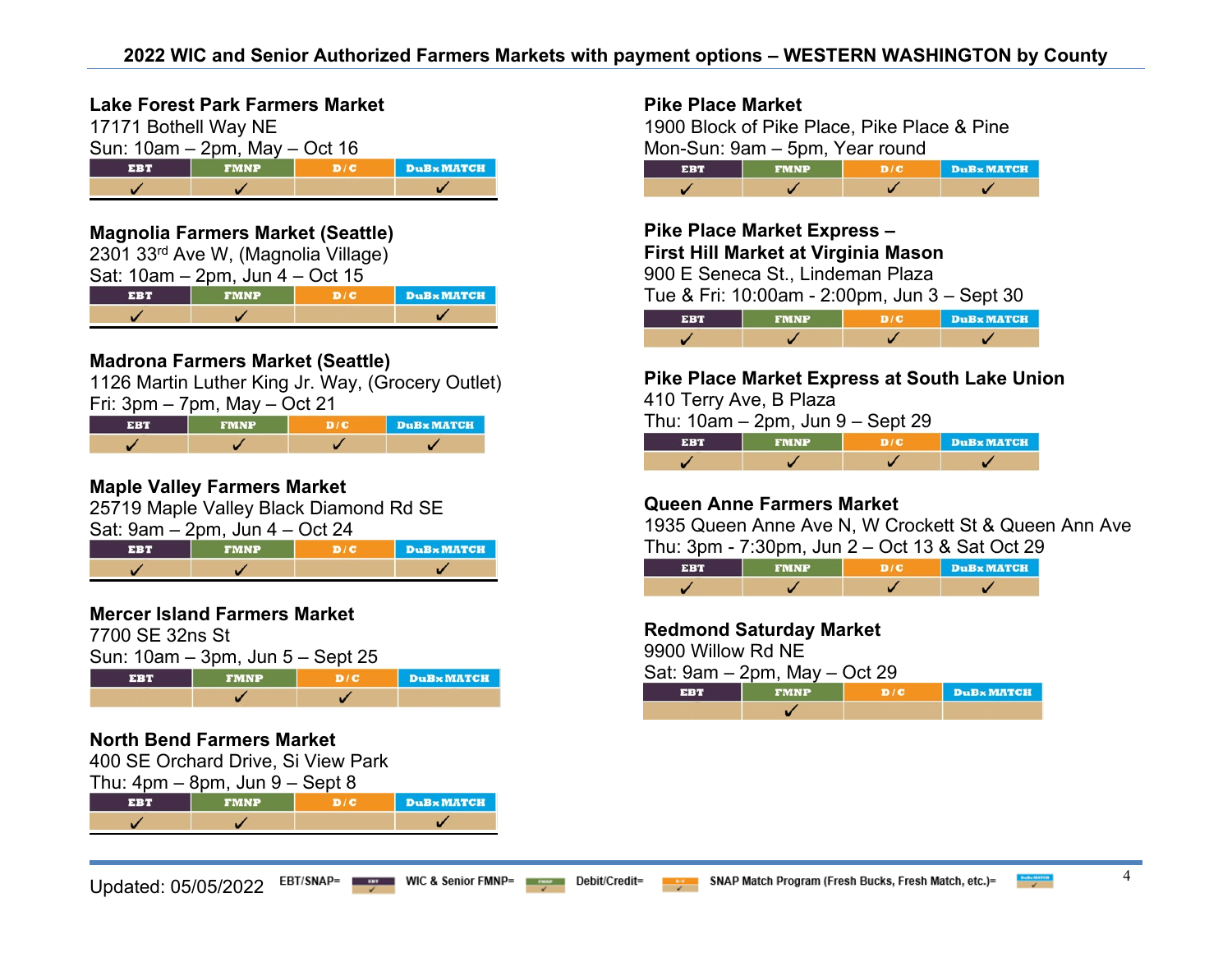#### **Renton Farmers Market**

233 Burnett Ave S, Plaza Park Tue: 3pm – 7pm, Jun 7 – Sept 27 **EBT FMNP**  $D/C$ **DuB**x MATCH  $\checkmark$  $\checkmark$ 

### **Shoreline Farmers Market**

18821 Aurora Ave N, 192<sup>nd</sup> & Aurora Ave Sat: 10am – 2pm, Jun 4 – Dec

| <b>EBT</b> | <b>FMNP</b> | <b>DuB</b> <sub>x</sub> MATCH |
|------------|-------------|-------------------------------|
|            |             |                               |

## **University District Farmers Market**

50th & University Way NE, between 50<sup>th</sup> and 52nd

Sat: 9am – 2pm, Year round

|  | <b>DuBx MATCH</b> |
|--|-------------------|
|  |                   |

### **Vashon Farmers Market**

17519 Vashon Hwy SW  $Sat: 10am$ ,  $2nm$ , Apr., Oct 20

|             | Jal. Tudili – Zpili, Api – OGC 29 |        |       |
|-------------|-----------------------------------|--------|-------|
| <b>TERR</b> | <b>EMNP</b>                       | 1 р/с. | DuBx! |

## **Wallingford Farmers Market**

4850 Meridian Ave N, (Meridian Park)

Wed: 3pm – 7pm, May – Sept 28

|  | <b>DuB</b> MATCH |
|--|------------------|
|  |                  |

## **West Seattle Farmers Market**

44th Ave SW & SW Alaska

Sun: 10am – 2pm, Year round

| FMNP | <b>DuBx MATCH</b> |
|------|-------------------|
|      |                   |



**MATCH** 

## **Woodinville Farmers Market**

13205 NE 175<sup>th</sup> St, schoolhouse district Sat: 10am – 3pm, May – Sept 24

| . | <u>inine</u> | DUBXMAICA |
|---|--------------|-----------|
|   |              |           |

### **Tukwila Village Farmers Market**

14350 Tukwila International Blvd

Wed: 4pm – 7pm, Jun 22 – Oct 12

| 31:4 V | <b>FMNP</b> | DuBx MATCH |
|--------|-------------|------------|
|        |             |            |

## **KITSAP COUNTY**

## **Bainbridge Island Farmers Market**

280 Madison Ave N, Town Square

Sat: 10am – 2pm, Apr – Nov

|  | <b>DuBxMATCH</b> |
|--|------------------|
|  |                  |

#### **Bremerton Community Farmers Market -Thursday-**

1400 Park Ave, Evergreen Park

Thu:  $4$ pm –  $7$ pm,  $Ar -$ Sept 29

|  | <b>DuBx MATCH</b> |
|--|-------------------|
|  |                   |

#### **Kingston Saturday Market**

25876 Washington Blvd NE, Mike Wallace Park

Sun: 10am – 3pm, May – Oct 9

| se s | <b>FMNP</b> | DuBx MATCH |
|------|-------------|------------|
|      |             |            |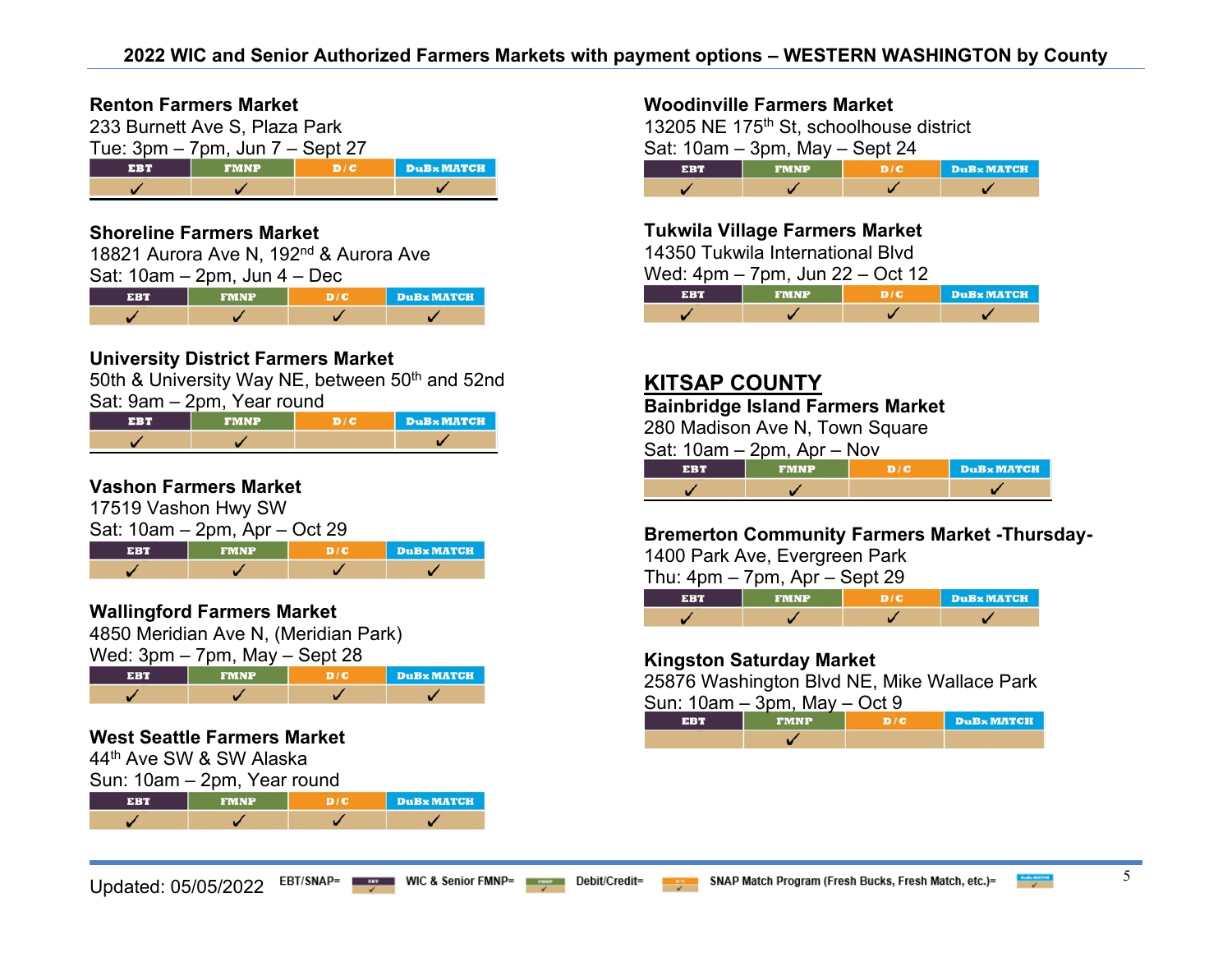### **Port Orchard Farmers Market**

901 Bay St, Harrison Ave & Waterfront Parkway Sat: 9am – 2pm, Apr – Oct 08

| MNP | <b>DuB</b> <sub>x</sub> MATCH |
|-----|-------------------------------|
|     |                               |

## **Poulsbo Farmers Market**

| 18901 8 <sup>th</sup> Ave NE |                               |     |                   |
|------------------------------|-------------------------------|-----|-------------------|
|                              | Sat: $10am - 2pm$ , Apr – Dec |     |                   |
| <b>EBT</b>                   | <b>FMNP</b>                   | D/C | <b>DuBx MATCH</b> |
|                              |                               |     |                   |

### **Silverdale Sunday Famers Market**

9490 Silverdale Way

| Tue & Sun: 10am – 3pm, Apr – Sept 27 |             |     |            |  |
|--------------------------------------|-------------|-----|------------|--|
| EBT                                  | <b>EMNP</b> | D/C | DuBx MATCH |  |
|                                      |             |     |            |  |

# **LEWIS COUNTY**

## **Centralia Farmers Market**

100 E Pine St, Pine St Plaza  $F_{\text{min}}$  11am – 1pm, May  $\frac{P_{\text{min}}}{P_{\text{min}}}$   $\frac{P_{\text{min}}}{P_{\text{min}}}$ 

| $\blacksquare$ i Tam – 4pm, may – 5ept 30 |             |  |            |
|-------------------------------------------|-------------|--|------------|
| <b>FRT</b>                                | <b>FMNP</b> |  | DuBx MATCH |
|                                           |             |  |            |

# **Community Farmers Market at Chehalis**

60 NE Boisfort St

| Tu: 11am – 4pm, Jun 7 – Oct 25 |
|--------------------------------|
|--------------------------------|

| ਚਾਸ਼ਰ | FMNP | <b>DuB</b> <sub>x</sub> MATCH |
|-------|------|-------------------------------|
|       |      |                               |

## **Morton Farmers Market**

700 Main St, Gus Backstrom Park Sat: 10am – 2pm May – Sept 24 **EBT FMNP DuB** MATCH  $D/C$  $\overline{1}$  $\overline{\mathscr{L}}$  $\checkmark$  $\overline{\mathscr{L}}$ 

## **Toledo Thursday Market**

115 Ramsey Way, Toledo Boat launch Thu: 2pm – 6pm, Year round

|  | <b>DuBx MATCH</b> |
|--|-------------------|
|  |                   |

## **MASON COUNTY**

#### **Shelton Farmers Market**

306 Railroad Ave; Evergreen Square

Sat: 10am – 3pm, May – Oct 29

| 33 T | <b>FMNP</b> | <b>DuB</b> MATCH |
|------|-------------|------------------|
|      |             |                  |

# **PIERCE COUNTY**

## **Broadway Farmers Market (Tacoma)**

950 Broadway St, between 9th & 11th

|  | <b>DuBx MATCH</b> |
|--|-------------------|
|  |                   |

#### **Lakewood Farmers Market**

8714 87th Ave SW, Fort Steilacoom Park

Tue: 2pm – 7pm, Jun 7 – Aug 30

| 1.11 | FMND | <b>DuBx MATCH</b> |
|------|------|-------------------|
|      |      |                   |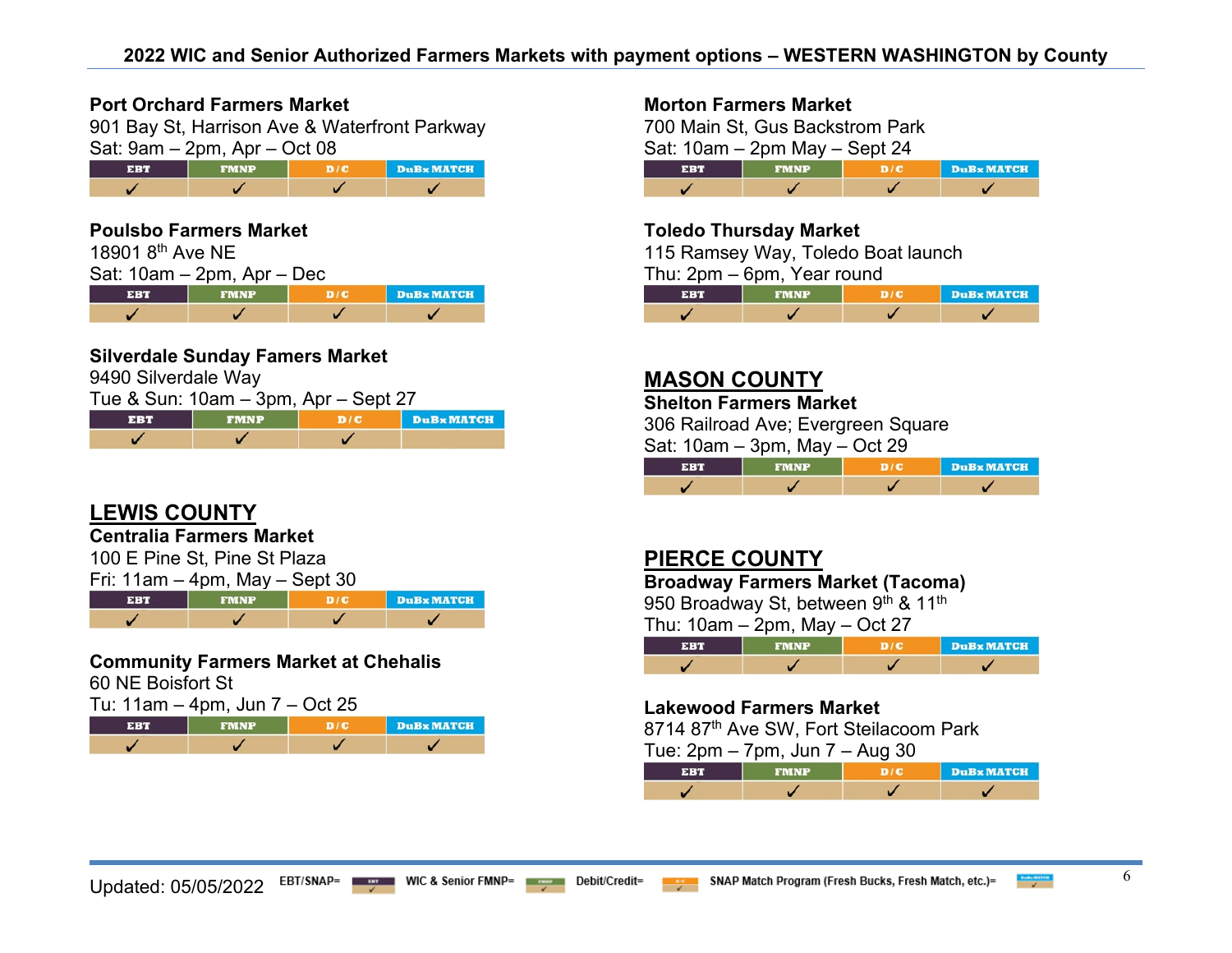## **Proctor Farmers Market (Tacoma)**

| 2702 N Proctor St |                            |     |          |
|-------------------|----------------------------|-----|----------|
|                   | Sat: 9am - 2pm, Year round |     |          |
| <b>EBT</b>        | <b>FMNP</b>                | D/E | DuBx MAT |
|                   |                            |     |          |

## **Puyallup Farmers Market**

330 S Meridian, Pioneer Park

| Sat: 9am – 2pm, Apr – Oct 8 |  |  |  |  |
|-----------------------------|--|--|--|--|
|-----------------------------|--|--|--|--|

|  | <b>DuBxMATCH</b> |
|--|------------------|
|  |                  |

## **Tacoma Farmers Market (Eastside)**

1721 E 56th St, Eastside Community Center  $T_{\text{HQ}}$ : 3pm – 7pm,  $\lim 7 - \lim 30$ 

| $1 \text{ u}$ . Juli – Tulii, Juli T – Aug JU |             |              |        |  |
|-----------------------------------------------|-------------|--------------|--------|--|
| <b>THEFT</b>                                  | <b>FMNP</b> | <b>STORE</b> | DuBx N |  |

## **Tacoma Farmers Market (Point Ruston)**

5101 Grand Loop, next to Children's Spray Pad Sun: 10pm – 4pm, Jun 5 – Sept 24

|  | <b>DuBx MATCH</b> |
|--|-------------------|
|  |                   |

# **SAN JUAN COUNTY**

## **Lopez Island Farmers Market**

174 Village Rd, Next to community center  $Sat: 10am = 2nm$  May – Sept 17

| $U$ at. TUGITI $L$ $V$ ITI, IVIQ Y |             | יו טשט |            |
|------------------------------------|-------------|--------|------------|
| <b>FBT</b>                         | <b>FMNP</b> |        | DuBx MATCH |
|                                    |             |        |            |

### **Orcas Island Farmers Market**

203 N Beach Rd, Eastsound, Village Green Park Sat:  $10am - 2nm$  May – Sept 24

| ERT | FMNP | <b>DuB</b> <sub>x</sub> MATCH |
|-----|------|-------------------------------|
|     |      |                               |

### **San Juan Island Farmers Market**

150 Nichols St, Brickworks building

| Sat: $9:30$ am $-1$ pm, Apr $-$ Oct 29 |               |  |            |
|----------------------------------------|---------------|--|------------|
| EBT                                    | <b>TIMNP.</b> |  | DuBx MATCH |
|                                        |               |  |            |

## **SKAGIT COUNTY**

#### **Anacortes Farmers Market**

611 R Ave, Depot Arts Center

Sat: 9am – 2pm, Jan – Nov

| <b>EET</b> | <b>EMNP</b> | DuBx MATCH |
|------------|-------------|------------|
|            |             |            |

#### **Concrete Saturday Market**

45821 Railroad Ave

| Sat: $10am - 2pm$ , May $-$ Sept 3 |             |     |                   |
|------------------------------------|-------------|-----|-------------------|
| EBT                                | <b>FMNP</b> | D/E | <b>DuBx</b> MATCH |
|                                    |             |     |                   |

#### **Mount Vernon Farmers Market**

501 Main St, Riverwalk Park

Wed & Sat: 9am – 2pm, May – Oct 8

| 4 : 4 V | FMNP | DuBx MATCH |
|---------|------|------------|
|         |      |            |

**ATCH**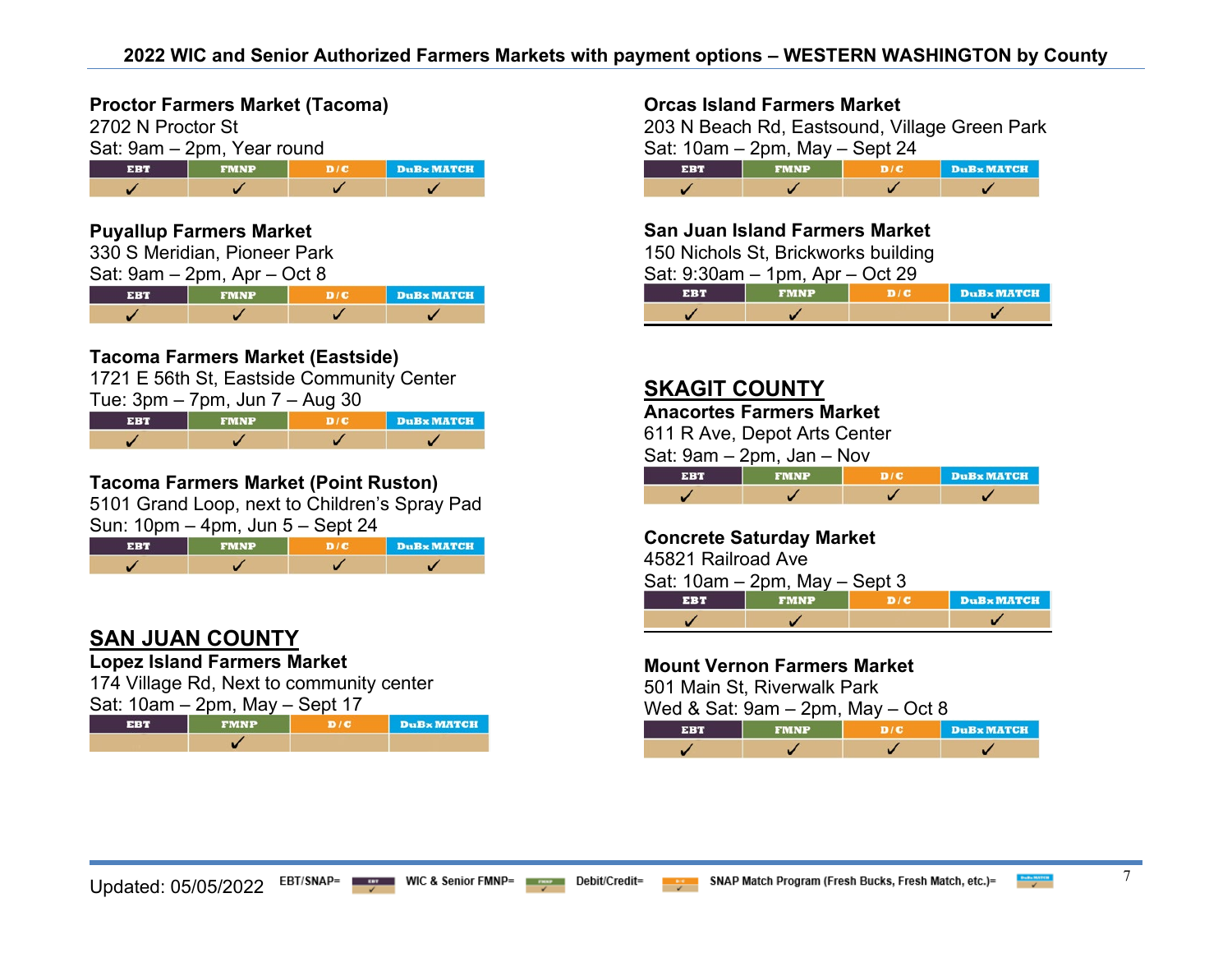### **Sedro Woolley Farmers Market**

640 Metcalf St, Hammer Heritage Square & Metcalf St Wed:  $3 \text{nm} - 7 \text{nm}$  May – Oct 12

| --- | wd | <b>DuBx MATCH</b> |
|-----|----|-------------------|
|     |    |                   |

## **SKAMANIA COUNTY**

#### **Stevenson Farmers Market**

140 SW Cascades Ave, Clark & Lewis Sat:  $10$ am –  $2nm$ , Jun  $11$  – Oct 8

|            | 20          |     |            |
|------------|-------------|-----|------------|
| <b>EBT</b> | <b>FMNP</b> | DIC | DuBx MATCH |
|            |             |     |            |

## **SNOHOMISH COUNTY**

## **Arlington Farmers Market**

114 Olympic Ave. Legion Park

| Sat: $10am - 2pm$ , May $-$ Sept 24 |             |  |            |
|-------------------------------------|-------------|--|------------|
| <b>FRT</b>                          | <b>FMNP</b> |  | DuBx MATCH |
|                                     |             |  |            |

## **Arlington Farmers Market at Smokey Point**

18308 Smokey Point Blvd

| Fri: 4pm – 7pm, Jun 3 – Aug 26 |  |
|--------------------------------|--|
|                                |  |

|  | <b>DuBx MATCH</b> |
|--|-------------------|
|  |                   |

## **Edmonds Summer Market**

118<sup>th</sup> – 5<sup>th</sup> Ave N, Bell St & 5<sup>th</sup> Ave

| Sat: $9am - 2pm$ , May $- Oct 8$ |             |             |          |  |
|----------------------------------|-------------|-------------|----------|--|
| ЕВИ                              | <b>EMNP</b> | <b>ADIO</b> | DuBx MAT |  |
|                                  |             |             |          |  |

#### **Everett Farmers Market Sunday**

2930 Wetmore Ave, between Hewitt Ave& Wall St Sun: 10:30am – 3pm; May – Oct 30

| -3-2-3 | FMNP | <b>DuBx MATCH</b> |
|--------|------|-------------------|
|        |      |                   |

#### **Lake Stevens Farmers Market**

1806 Main St, North Cove Park

Wed: 3pm – 7pm, Jun 1– Aug 31

|  | <b>DuBx MATCH</b> |
|--|-------------------|
|  |                   |

#### **Monroe Farmers Market**

1 Galaxy Way

 $T$ ue: 3pm – 7pm, May – Sept 7 **DuB** MATCH  $\overline{\mathscr{S}}$ 

#### **Snohomish Farmers Market**

Union & Glen Ave

Thu:  $3pm - 7pm$ , May  $-$  Sept 29

| $-31:11$ | <b>FMNP</b> | DuBx MATCH |
|----------|-------------|------------|
|          |             |            |

#### **Stanwood Farmers Market**

8727 - 271 St NW, Stanwood

Fri:  $2pm - 6pm$ . Jun  $3 - Oct$  7

|  | <b>DuBx MATCH</b> |
|--|-------------------|
|  |                   |

H.